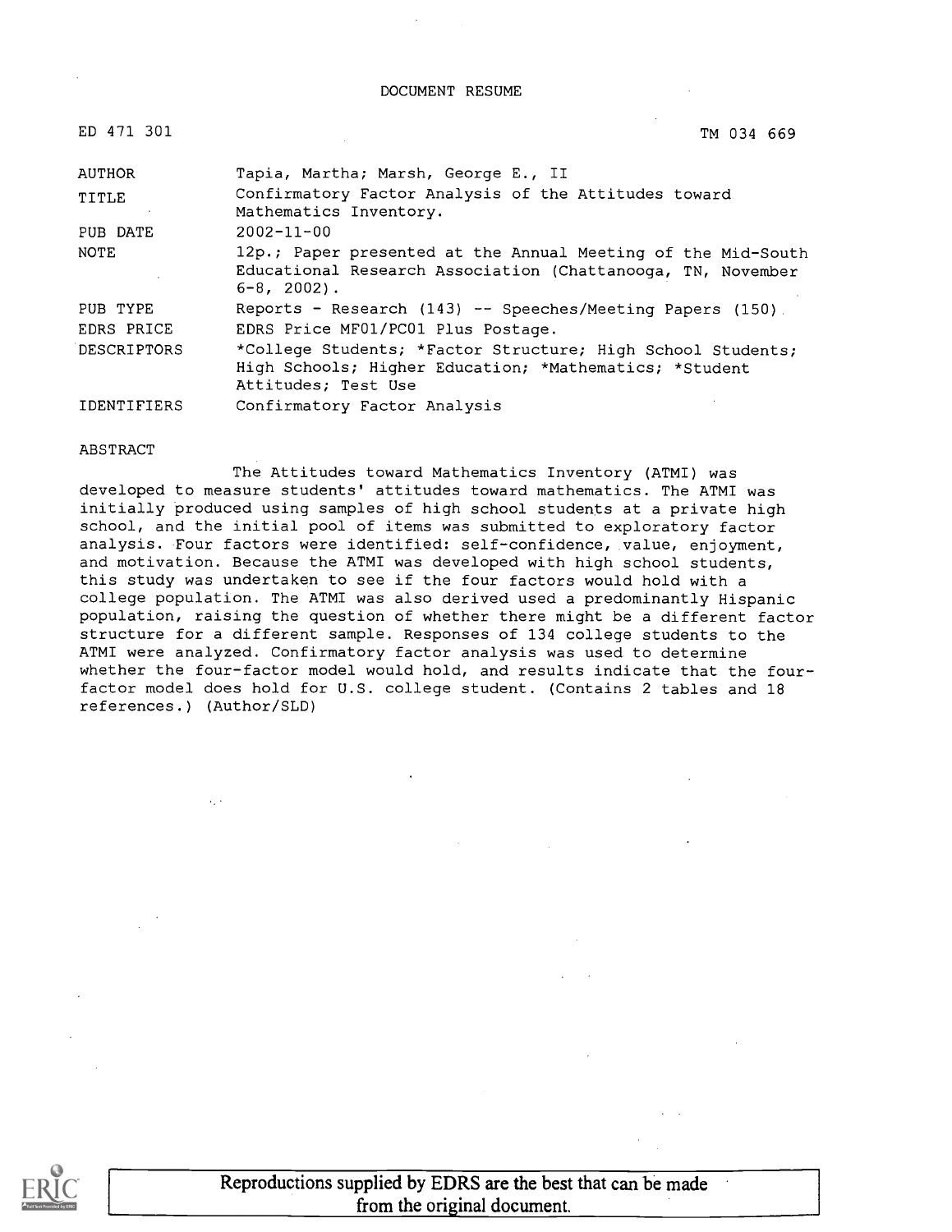## Running head: Attitudes Toward Mathematics

1

PERMISSION TO REPRODUCE AND DISSEMINATE THIS MATERIAL HAS BEEN GRANTED BY

M. Tapia

TO THE EDUCATIONAL RESOURCES INFORMATION CENTER (ERIC)

U.S. DEPARTMENT OF EDUCATION Office of Educational Research and Improvement EDUCATIONAL RESOURCES INFORMATION CENTER (ERIC) This document has been reproduced as received from the person or organization originating it.

Minor changes have been made to improve reproduction quality.

Points of view or opinions stated in this document do not necessarily represent official OERI position or policy.

## CONFIRMATORY FACTOR ANALYSIS OF THE

### ATTITUDES TOWARD MATHEMATICS INVENTORY

Martha Tapia

Berry College

and

George E. Marsh II

The University of Alabama

Paper presented at the Annual Meeting of the Mid-South Educational Research Association, Chattanooga, Tennessee November 6-8, 2002

## EST COPY AVAILABLE

 $2^{n-1}$ 

0) co <u>c</u>o de la contrada de la contrada de la contrada de la contrada de la contrada de la contrada de la contrada d<br>De la contrada de la contrada de la contrada de la contrada de la contrada de la contrada de la contrada de la

က္ကားလ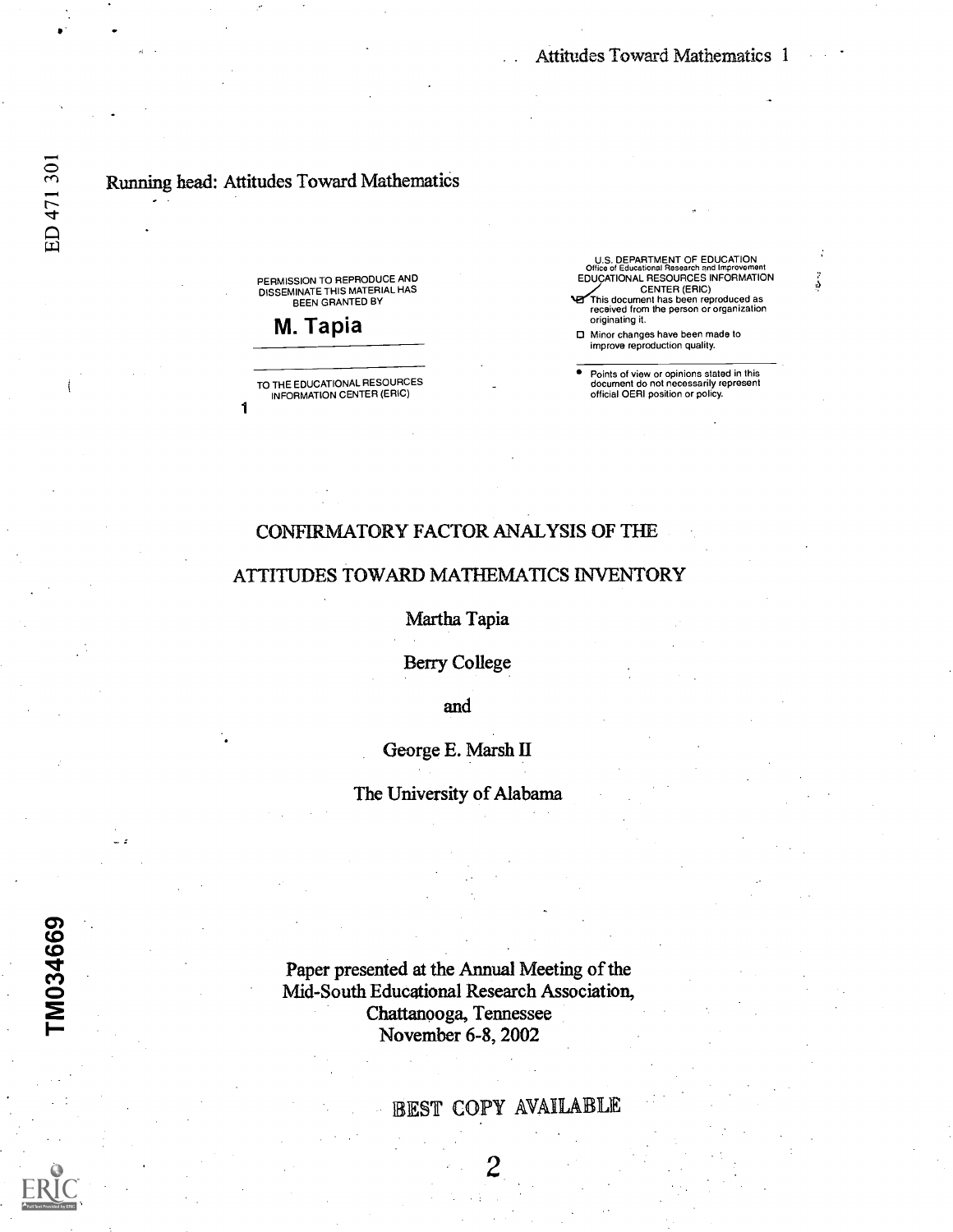### Abstract

The Attitudes Toward Mathematics Inventory (ATMI) was developed to measure students' attitudes toward mathematics. The ATMI was initially produced using samples of high school students in a private American school. The initial pool of items was submitted to exploratory factor analysis and four factors were identified: self-confidence, value, enjoyment, and motivation.

Due to the fact that the ATMI was developed using high school students, it was unknown if the four factors would hold for a college population. Moreover, the ATMI was derived using a predominantly Hispanic sample, so there was a question about the possibility of a different factor structure for an American sample.

The present study used responses of 134 college-aged American students. Confirmatory factor analysis was used to determine if the four-factor model previously identified would hold for college-aged American students. The results of the confirmatory factor analysis indicated that the four-factor model holds for American college students.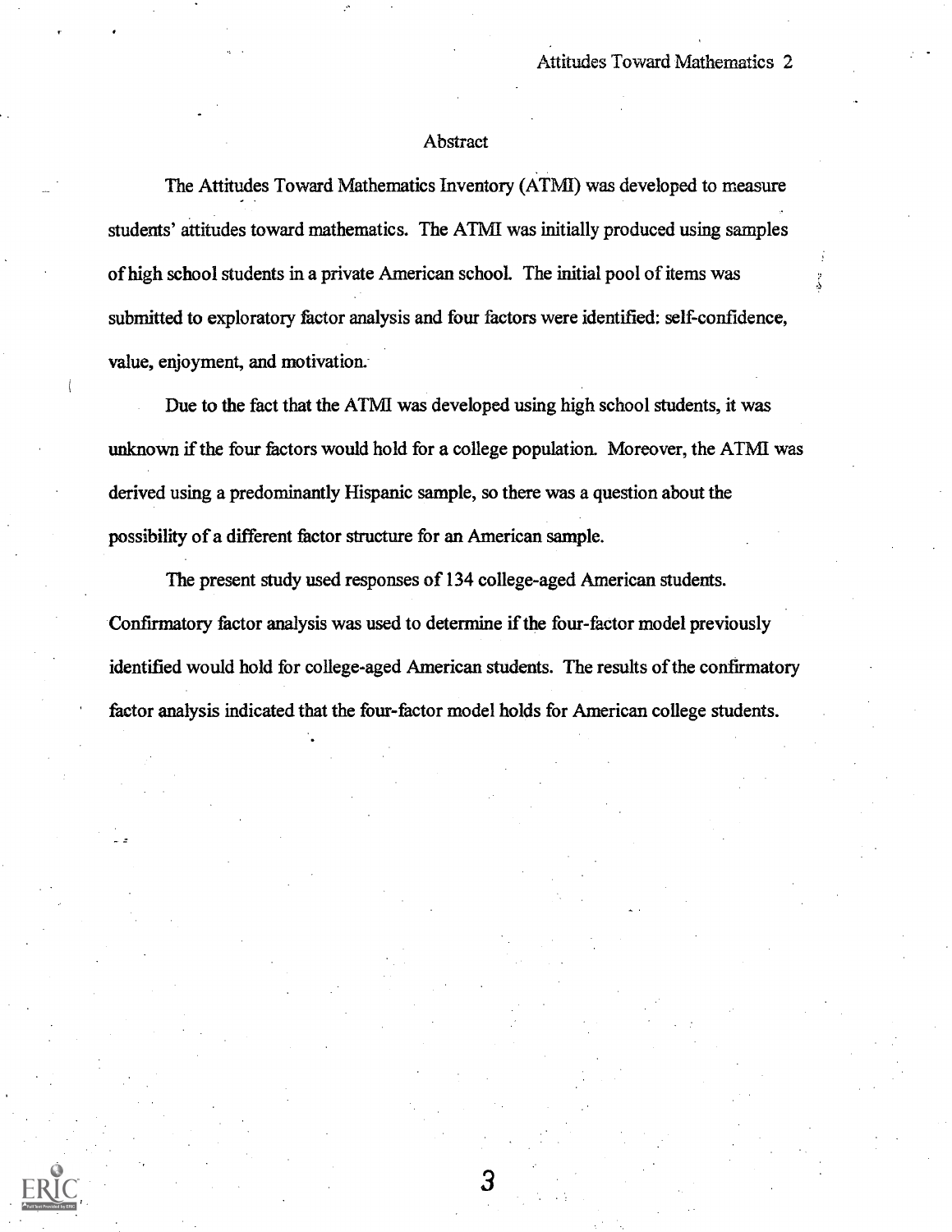### Introduction

Clearly, research has shown that attitudes toward mathematics are important in achievement (Dwyer, 1993). Differences have been found for differential influence of parents (Kenschaft, 1991) and teachers (Dossey, 1992). Attitudes influence success and persistence in the study of mathematics (Chang, 1990; Thomdike-Christ, 1991). Differences in attitudes have been reported for gender, ethnicity, cultural background, and instructional approaches that affect the attitudes of students toward mathematics (Leder & Forgasz, 1994; Murphy & Ross, 1990; Huang & Waxman, 1993; and Hollowell & Duch, 1991). Self-confidence is a good predictor of success in mathematics (Goolsby, 1988; Randhawa, Reamer, & Lundberg, 1993; Linn & Hyde, 1989). Anxiety is directly related to previous school mathematics performance (Hauge, 1991). Terwilliger and Titus (1995) found that positive attitudes toward mathematics are inversely related to math anxiety. Most of this research has been concerned primarily with student in K-12 schools.

Many U.S. campuses struggle to attract students into mathematics beyond the required courses at the undergraduate level. About 1 percent of students major in mathematics at the undergraduate level. Of course, some students with an interest in math are attracted to alternatives, such as computer programming, and some take degrees that lead to immediate employment upon graduation, but there is no question that students avoid mathematics. A study released by the Conference Board of the Mathematical Sciences (Lutzer, Maxwell, & Rodi, 2002).) reported that bachelor's degrees granted in mathematics fell 19 percent between 1990 and 2000, at a time when overall undergraduate enrollment-rose 9 percent. The long-term problems for the nation may be affected by the

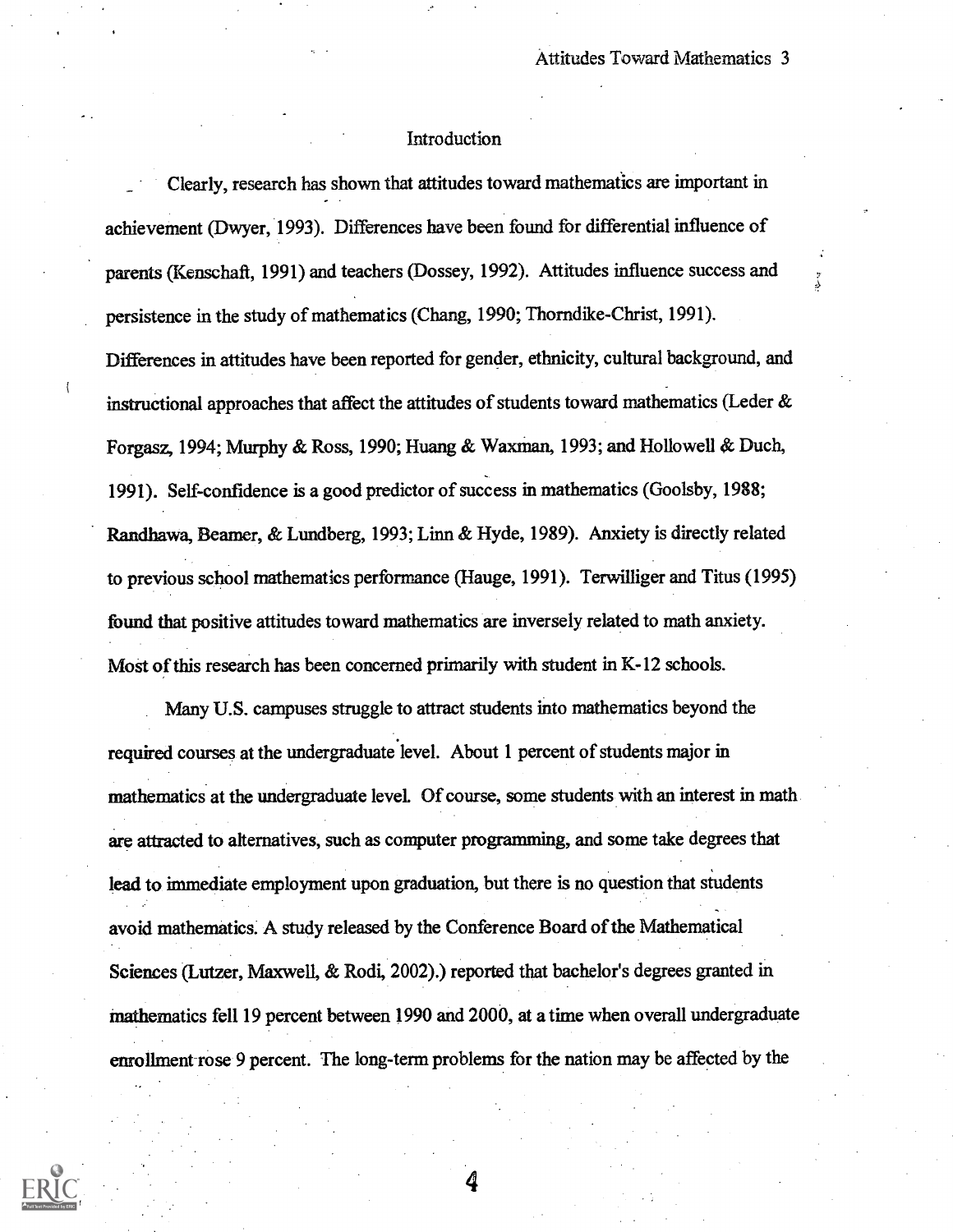fact that the pool of potential students who will seek advanced degrees in math is small, and currently over half the students who take graduate degrees in mathematics are foreign. While it seems highly likely that attitudes of college students are important in making decisions about mathematics courses, there is a paucity of research in this area and lack of a valid, reliable instrument for assessing the attitudes of college students. Tapia (1996) developed an instrument (ATMI) for use with secondary students, but there is no evidence to demonstrate that the ATMI is suitable for college students. The purpose of this study was to determine if t he ATMI would be similar in statistical properties with an older population.

The ATMI was developed in several stages. The original instrument was designed to measure six dimensions of attitudes toward mathematics. Extensive item analysis and exploratory factor analysis using high school students resulted in a 40-item questionnaire measuring four factors identified as self-confidence, value, enjoyment, and motivation.

Due to the fact that the ATMI was developed using high school students, it was unknown if the four factors would hold for a college population. Moreover, the ATMI was derived using a predominantly Hispanic sample, so there was a question about the possibility of a different factor structure for an American sample. Therefore, the present study addressed the question as to whether the four-factor model previously identified would hold for college-aged American students. To answer this question, a confirmatory factor analysis was carried out.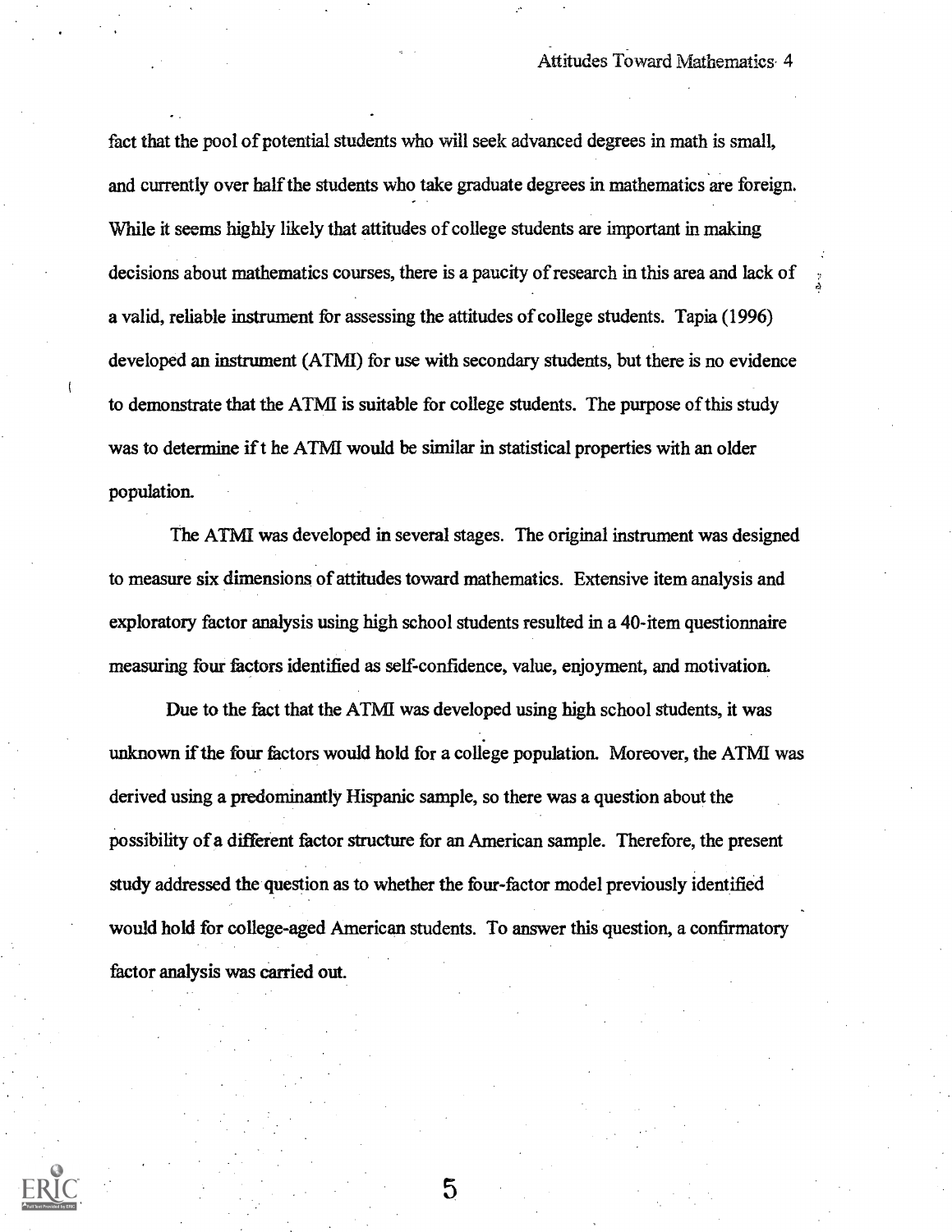### Method

### Subjects

The subjects were 134 undergraduate students enrolled in mathematics classes at a state university in the Southeast. Seventy-one subjects were male and 58 were female. Five participants did not provide their gender. Approximately 80% of the sample was Caucasian and about 20% African-American. The ages of the sample ranged from 17 to 34. Ten participants did not report their ages. All subjects were volunteers and all students in the classes agreed to participate.

#### Materials

The Attitudes Toward Mathematics Inventory (ATMI) consists of 40 items designed to measure students' attitudes toward mathematics (Tapia 1996). The items were constructed using a Likert-format scale of five alternatives for the responses with anchors of 1: strongly disagree, 2: disagree, 3: neutral, 4: agree, and 5: strongly agree. Eleven items of this instrument were reversed items. These items were given appropriate value for the data analyses. The score was the sum of the ratings.

Exploratory factor analysis of the ATMI using a sample of high school students resulted in four factors identified as self-confidence, value, enjoyment, and motivation. Self-confidence consisted of 15 items. The value scale consisted of 10 items. The enjoyment scale consisted of 10 items. The motivation scale consisted of five items. Table 1 shows anchor items by factors. Alpha coefficients for the scores of these scales were found to be .95, .89, .89, and .88 respectively (Tapia 1996).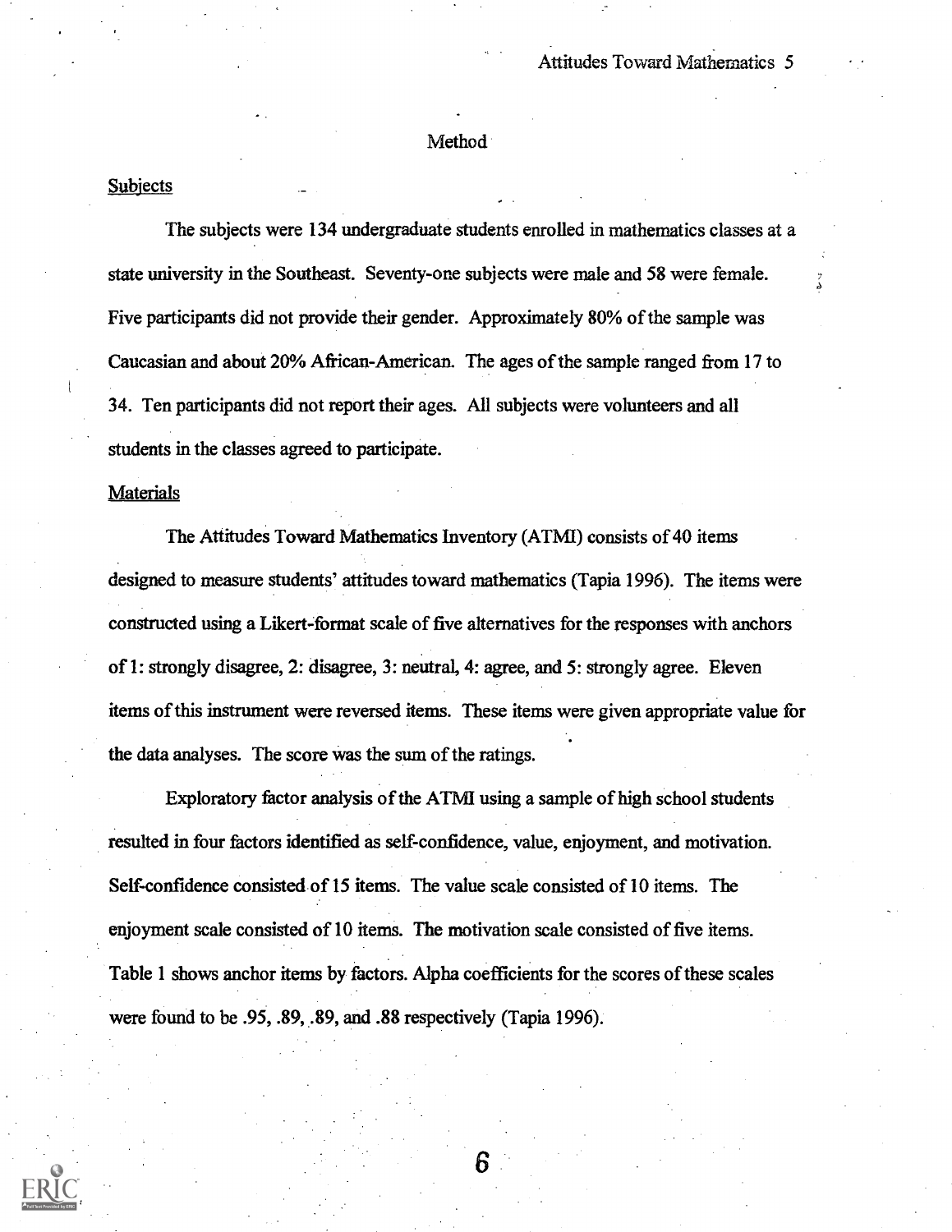Table 1

Anchor items by factors

| Item by Factor                                                                    |  |
|-----------------------------------------------------------------------------------|--|
| Self-confidence                                                                   |  |
| Mathematics does not scare me at all.                                             |  |
| Studying mathematics makes me feel nervous.                                       |  |
| My mind goes blank and I am unable to think clearly when working mathematics.     |  |
| Value                                                                             |  |
| Mathematics is a very worthwhile and necessary subject.                           |  |
| Mathematics courses will be very helpful no matter what I decide to study.        |  |
| Mathematics is important in everyday life.                                        |  |
|                                                                                   |  |
| Enjoyment                                                                         |  |
| I really like mathematics.                                                        |  |
| I have usually enjoyed studying mathematics in school.                            |  |
| I am happier in a math class than in any other class.                             |  |
| Motivation                                                                        |  |
| I am willing to take more than the required amount of mathematics.                |  |
| I plan to take as much mathematics as I can during my education.                  |  |
| The challenge of mathematics appeals to me.                                       |  |
|                                                                                   |  |
|                                                                                   |  |
|                                                                                   |  |
| Procedure                                                                         |  |
| The ATMI was administered to participants during their mathematics classes.       |  |
| Directions were provided in written form and students recorded their responses on |  |
| computer scannable answer sheets.                                                 |  |

## Results

Confirmatory factor analysis was used to evaluate the viability of the anticipated

four-factor model. Several measures were used to assess the model fit: the  $\chi^2$  goodness of

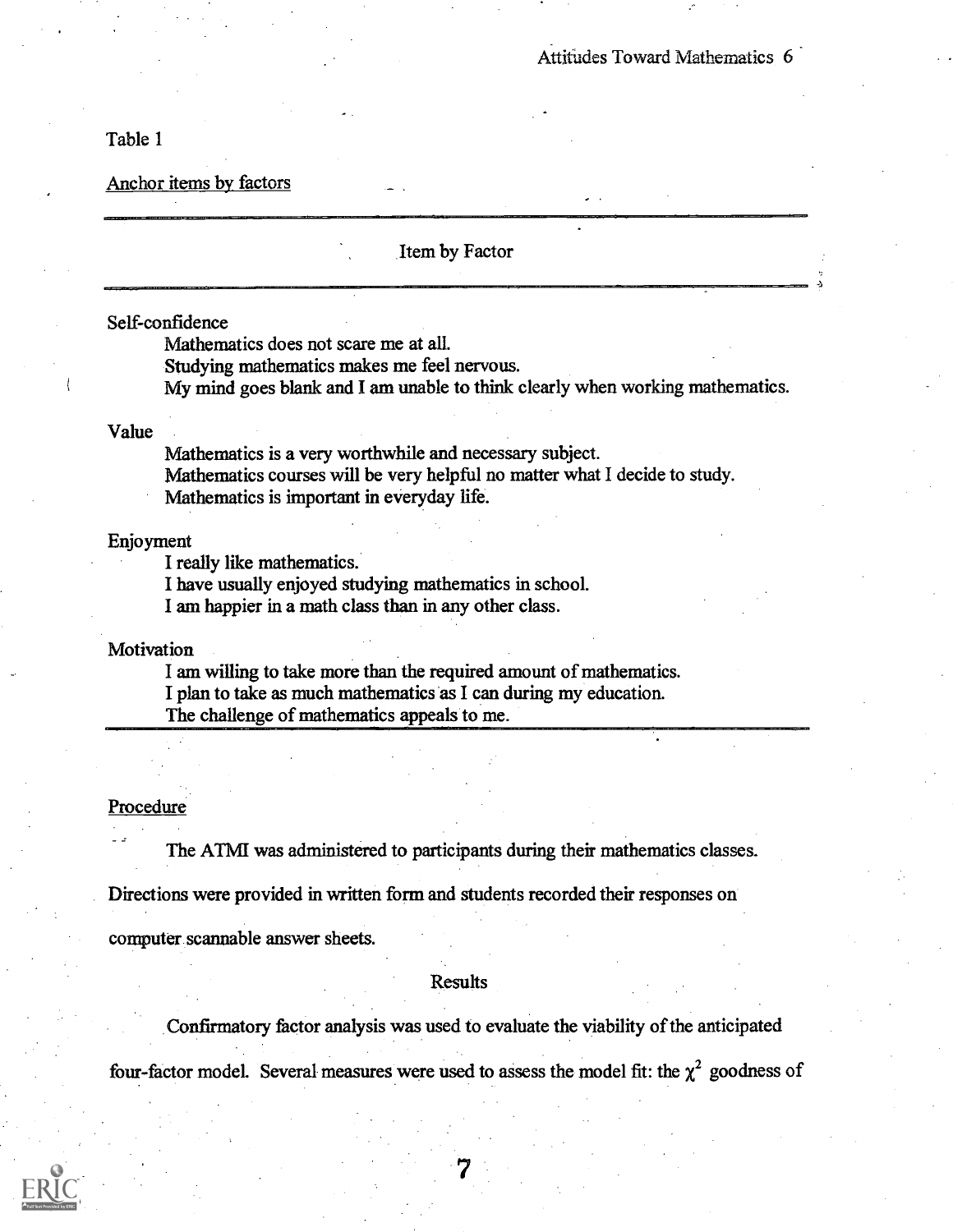fit, the ratio of the  $\chi^2$  goodness of fit to the degrees of freedom, the root mean square error of approximation (RMSEA), the normed fit index (NFI), and the expected crossvalidation index (ECVI).

The first step in the confirmatory factor analysis was to create a four-factor model with self-confidence, value, enjoyment, and motivation as defined by Tapia (1996). Cronbach alpha coefficients were calculated for the scores of the scales and were found to be .96 for self-confidence, .93 for value, .88 for enjoyment, and .87 for motivation. Correlations for the factors in this model were calculated for 134 subjects and the correlations can be found in Table 2.

Table 2

Correlation Matrix of Variables in the Model

|                 | Self-confidence | Value | Enjoyment | Motivation |
|-----------------|-----------------|-------|-----------|------------|
| Self-Confidence | 1.000           |       |           |            |
| Value           | 0.524           | 1.000 |           |            |
| Enjoyment       | 0.752           | 0.632 | 1.000     |            |
| Motivation      | 0.759           | 0.645 | 0.813     | .000       |

The adequacy of the four-factor model was examined using confirmatory factor analysis using LISREL8. The  $\chi^2$  goodness of fit was 2.834 which based on 2 degrees of freedom has an associated probability of 0.242. A probability greater than 0.05 indicates a good fit (Shumacker & Lomax, 1996). LISREL run yielded a goodness of fit index (GFI) of 0.99. The adjusted GFI was found to be 0.94. The GFI and AGFI were to be higher than the desired value of 0.90 (Shumacker & Lomax, 1996). The GFI compares the similarity of the sample and the model covariance matrix. A GFI of 0.99 indicates that 99.3% of the sample covariance matrix fits the population covariance matrix.

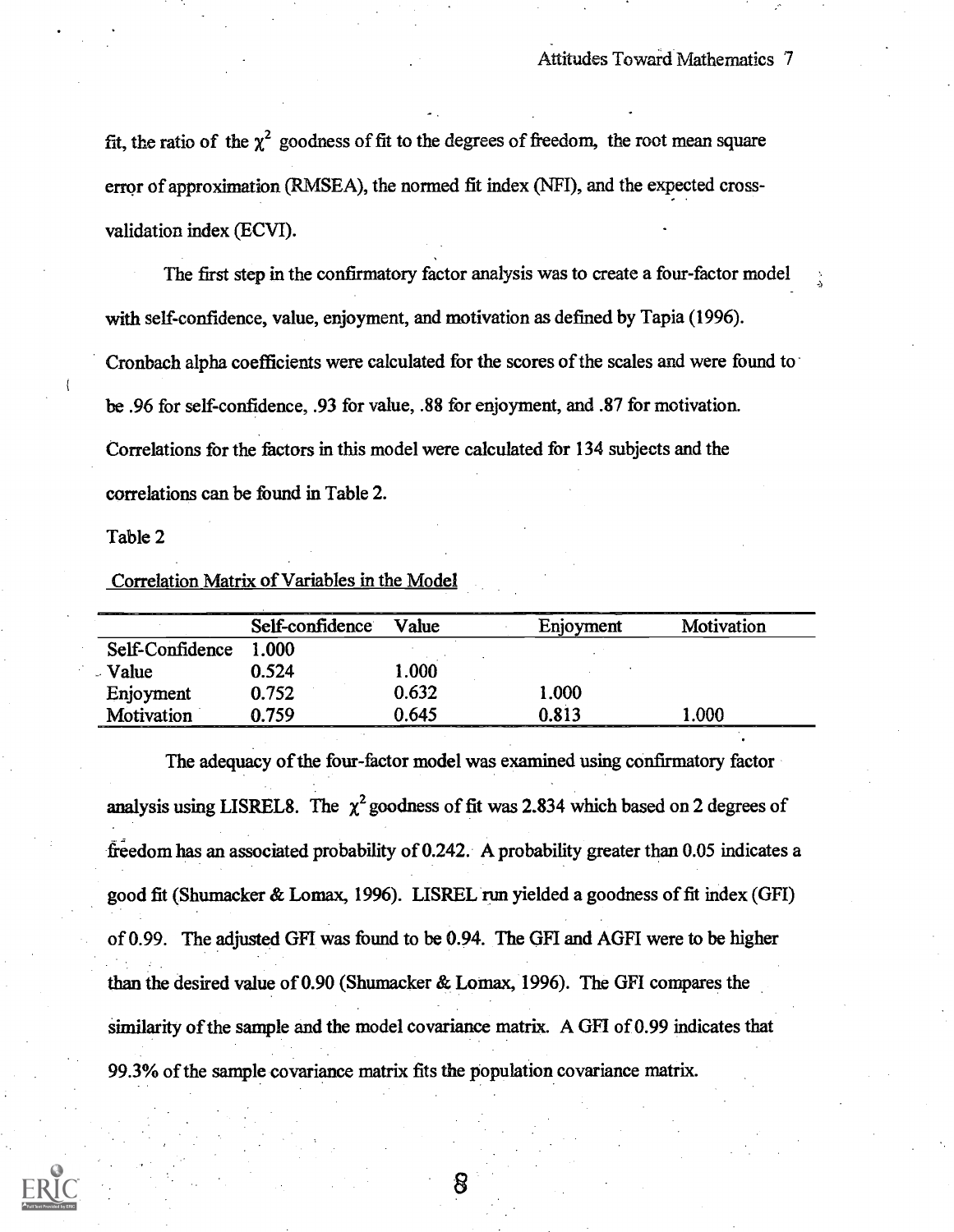The root mean square error of approximation (RMSEA) was 0.056. Hu and Bentler (1999) indicate that a value less than .06 shows good model fit. Furthermore, the normed fit index (NFI) was 0.99, the expected cross-validation index (ECVI) for the model was 0.14 and 0.15 for the saturated model. These goodness of fit statistics indicate a good model fit.

### **Conclusions**

The four ATM factors of self-confidence, value, enjoyment, and motivation reported by Tapia (1996) using a sample of high school students were found to hold for the college-age respondents in the present study. Furthermore, reliability estimates for the scores on the four factors were found to be good as were the corresponding ones of the scores of the high school students.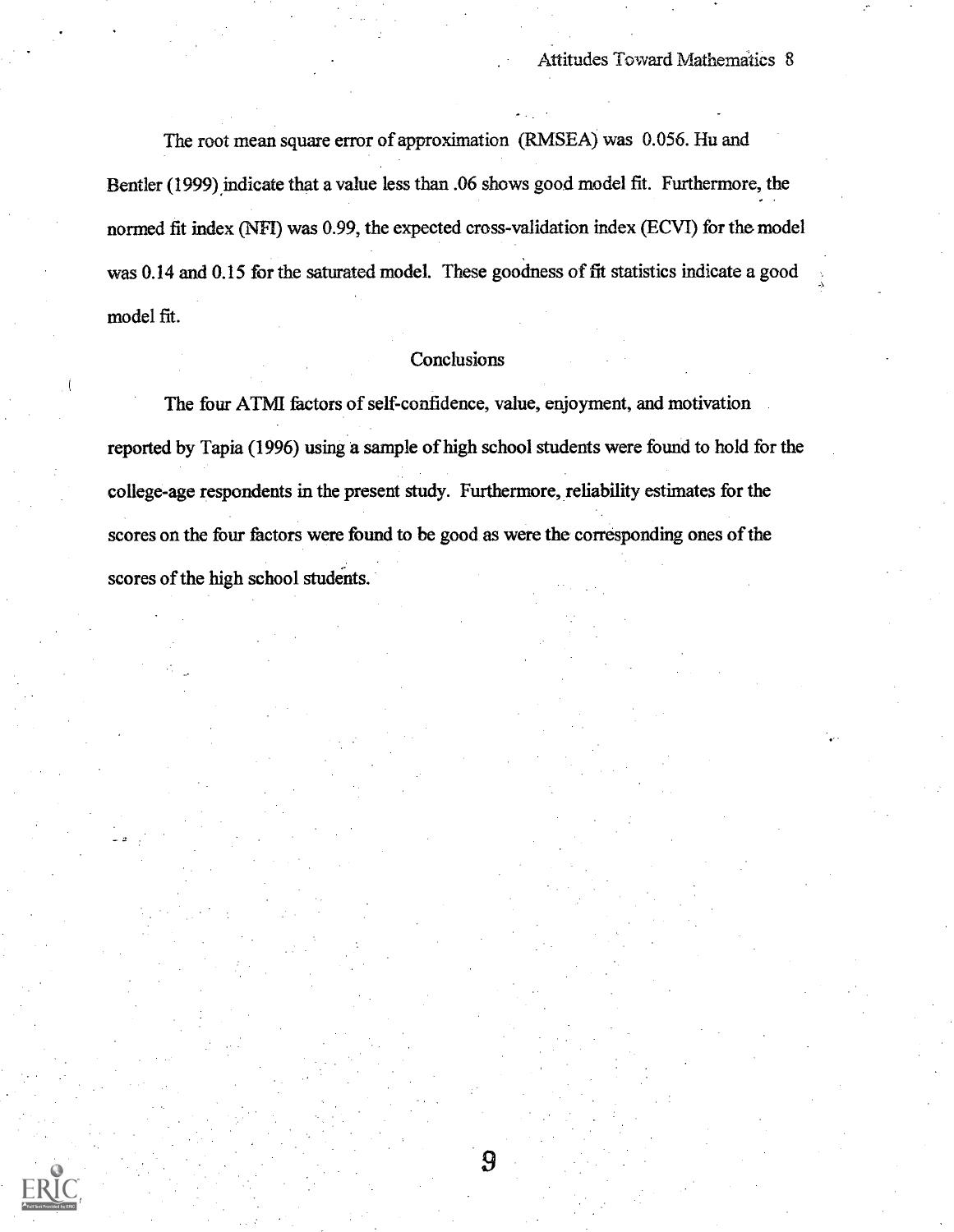### References

Chang, A. S. (1990, July) Streaming and Learning Behavior. Paper presented at the Annual Convention of the International Council of Psychologists, Tokyo, Japan (ERIC Reproduction Service No. ED 324092).

- Dossey, J. (1992) How school mathematics functions: Perspectives from the NAEP 1990 and 1992 assessments. Princeton, NJ: National Assessment of Educational Progress. (ERIC Document Reproduction Service No. ED 377057)
- Dwyer, E. E. (1993) Attitude scale construction: A review of the literature. Morristown, TN: Walters State Community College (ERIC Document Reproduction Service No. ED 359201).
- Goolsby, C. B. (1988). Factors affecting mathematics achievement in high-risk college students. Research and Teaching in Developmental Education, 4(2), 18-27.
- Hauge, S. K. (1991) Mathematics anxiety: A study of minority students in an open admissions setting. Washington, DC: University of the District of Columbia (ERIC Reproduction Service No. ED 335229).
- Hollowell, K. A. & Duch, B. J. (1991, April) Functions and statistics with computers at the college level. Paper presented at the annual conference of the American Educational Research Association, Chicago, IL (ERIC Reproduction Service No. ED 336090).
- Hu, L. & Bentler, P. M. (1999) Cutoff criteria for fit indexes in covariance structure analysis: Conventional criteria versus new alternatives. Structural Equation Modeling 6(1), 1-5.

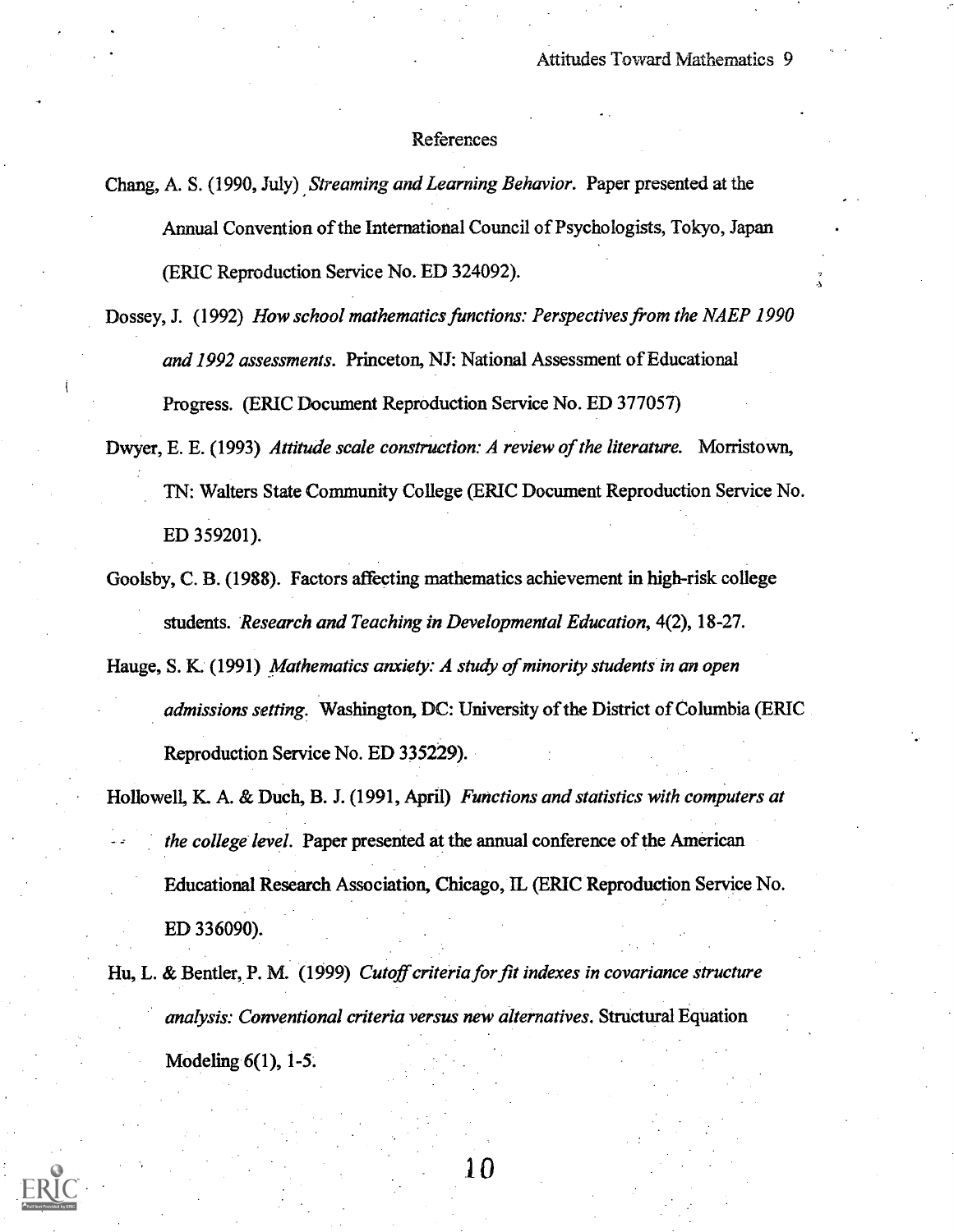- Huang, S. L. & Waxman, H. C. (1993) Comparing Asian- and Anglo-American students' motivation and perception in the learning environment in mathematics. Paper presented at the annual conference of the National Association for Asian and Pacific American Education, New York, NY (ERIC Reproduction Service No. ED 359284).
- Kenschaft, P. (Ed.) (1991) Winning women into mathematics. Washington, DC: Mathematical Association of America.
- Leder, G. & Forgasz, H. (1994, April) Single-sex mathematics classes in a co-educational setting: A case study. Paper presented at the annual meeting of the American Educational Research Association, New Orleans, LA (ERIC Reproduction Service No. ED 372946).
- Linn, M & Hyde, J. (1989) Gender, mathematics, and science. Educational Researcher, 18(8), 17-19, 22-27.
- Lutzer, D.J., Maxwell, J.W., & Rodi, S.B. (2002) Statistical Abstract of Undergraduate Programs in the Mathematical Sciences in the United States. Providence, RI: American Mathematical Society.
- Murphy, L. 0. & Ross, S. (1990) Protagonist gender as a design variable in adapting mathematics story problems to learner interest. Educational Technology, Research and Development, 38(3), 27-37.
- Randhawa, B. S., Beamer, J. E., & Lundberg, I. (1993) Role of the mathematics self efficacy in the structural model of mathematics achievement. Journal of Educational Psychology, 85, 41-48.

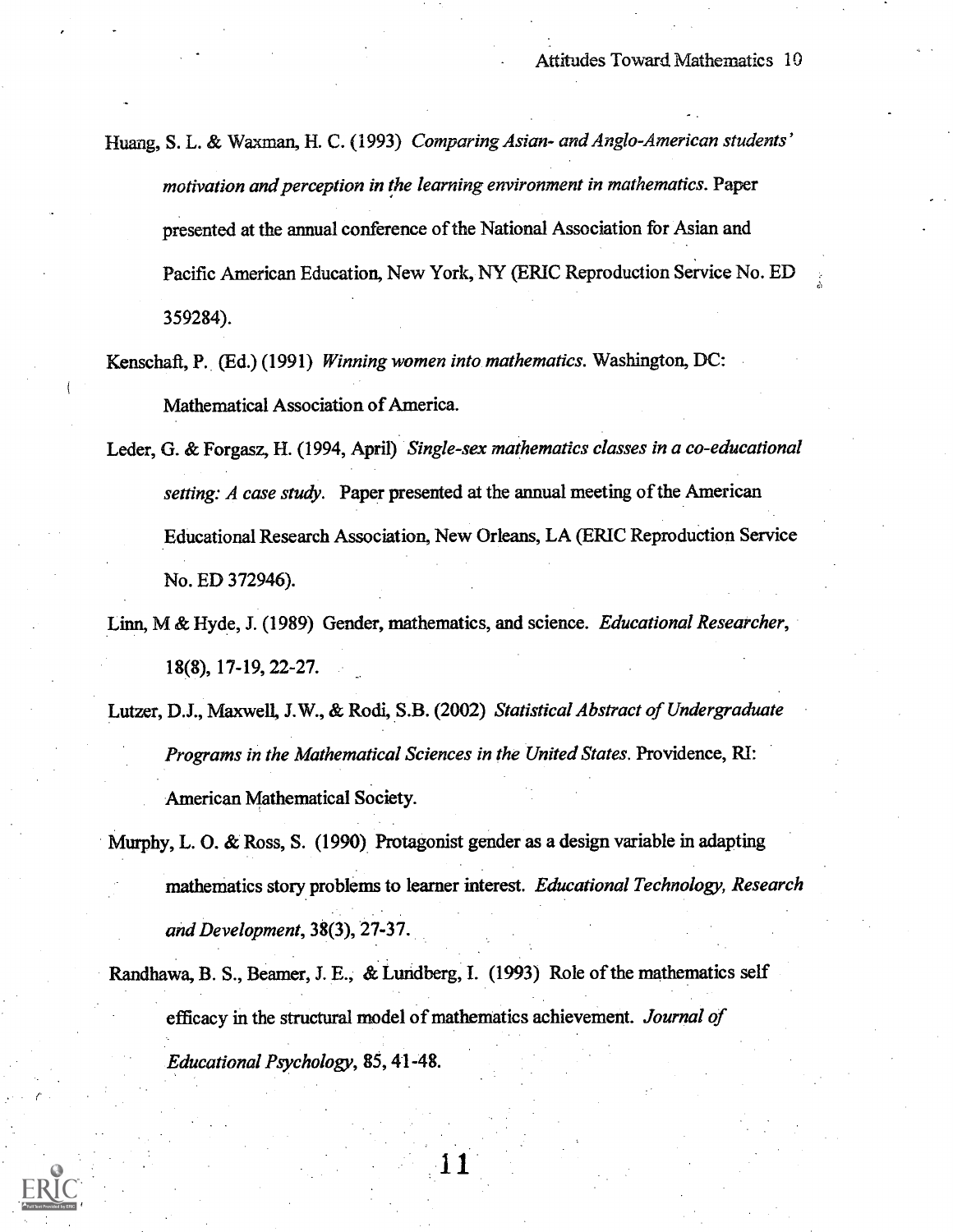Schumacker, R. E. & Lomax, R. G. (1996) A beginner's guide to structural equation modeling. Mahwah, NJ: Lawrence Erlbaum Associates.

- Tapia, M. (1996) The Attitudes Toward Mathematics Instrument. Paper presented at the annual meeting of the Mid-south Educational Research Association, Tuscaloosa, AL (ERIC Reproduction Service No. ED 404165).
- Terwilliger, J. & Titus, J. (1995) Gender differences in attitudes and attitude changes among mathematically talented youth. Gifted Child Quarterly, 39(1), 29-35.
- Thorndike-Christ, T. (1991) Attitudes toward mathematics: Relationships to mathematics achievement, gender, mathematics course-taking plans, and career interests. WA: Western Washington University (ERIC Document Reproduction Service No. ED 347066).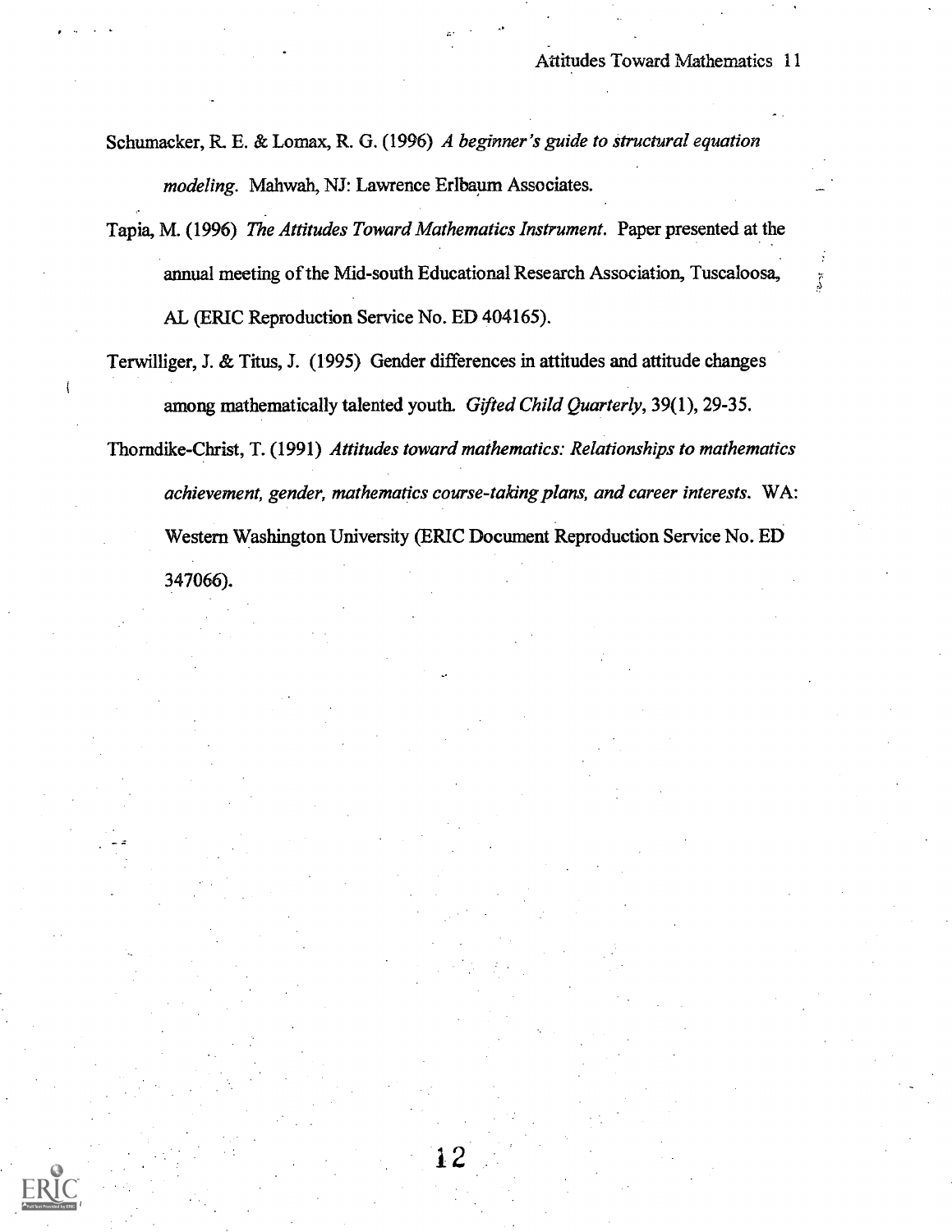

U.S. Department of Education

Office of Educational Research and Improvement (OERI) National Library of Education (NLE) Educational Resources Information Center (ERIC)



TM034669

# REPRODUCTION RELEASE

(Specific Document)

## I. DOCUMENT IDENTIFICATION:

| ConFIRMATORY FACTOR ANALYSIS of The ATTITUDES TOWERDS HATTHEMATICS<br>$t$ n Jchrony |                          |  |  |  |
|-------------------------------------------------------------------------------------|--------------------------|--|--|--|
| George E. Marsh IT<br>Author(s): Harria TAPIA<br>and                                |                          |  |  |  |
| Corporate Source:                                                                   | <b>Publication Date:</b> |  |  |  |

## II. REPRODUCTION RELEASE:

In order to disseminate as widely as possible timely and significant materials of interest to the educational community, documents announced in the monthly abstract journal of the ERIC system, Resources in Education (RIE), are usually made available to users in microfiche, reproduced paper copy, and electronic media, and sold through the ERIC Document Reproduction Service (EDRS). Credit is given to the source of each document, and, if reproduction release is granted, one of the following notices is affixed to the document.

If permission is granted to reproduce and disseminate the identified document, please CHECK ONE of the following three options and sign at the bottom of the page.



If permission to reproduce is granted, but no box is checked, documents will be processed at Level 1.

l hereby grant to the Educational Resources Information Center (ERIC) nonexclusive permission to reproduce and disseminate this<br>document as indicated above. Reproduction from the ERIC microfiche or electronic media by pers its system contractors requires permission from the copyright holder. Exception is made for non-profit reproduction by libraries and other<br>service agencies to satisfy information needs of educators in response to discrete

| <b>Sign</b><br>here, $\rightarrow$ | Signature:<br>n∩.<br>artha<br>isi                                                                                                                | Printed Name/Position/Title:<br>MARTHATAPIA<br>$P_{ROF}$                                                           |
|------------------------------------|--------------------------------------------------------------------------------------------------------------------------------------------------|--------------------------------------------------------------------------------------------------------------------|
| please                             | Organization/Address:<br>495014<br>$^{\prime}$ . A $^{\prime}$ DeX $^{\prime}$<br>Benn<br>The CL<br>ور<br>Beney<br>$\mathcal{L}$ $\tau$ .<br>6 P | Telephone:<br>FAX:<br>$706 - 238 - 7849$<br>706-290-2662<br>mtapia Dbenney. educe 11<br>$\sqrt[4]{2}$ - $\sqrt{2}$ |
|                                    | 495014                                                                                                                                           | (Over)                                                                                                             |